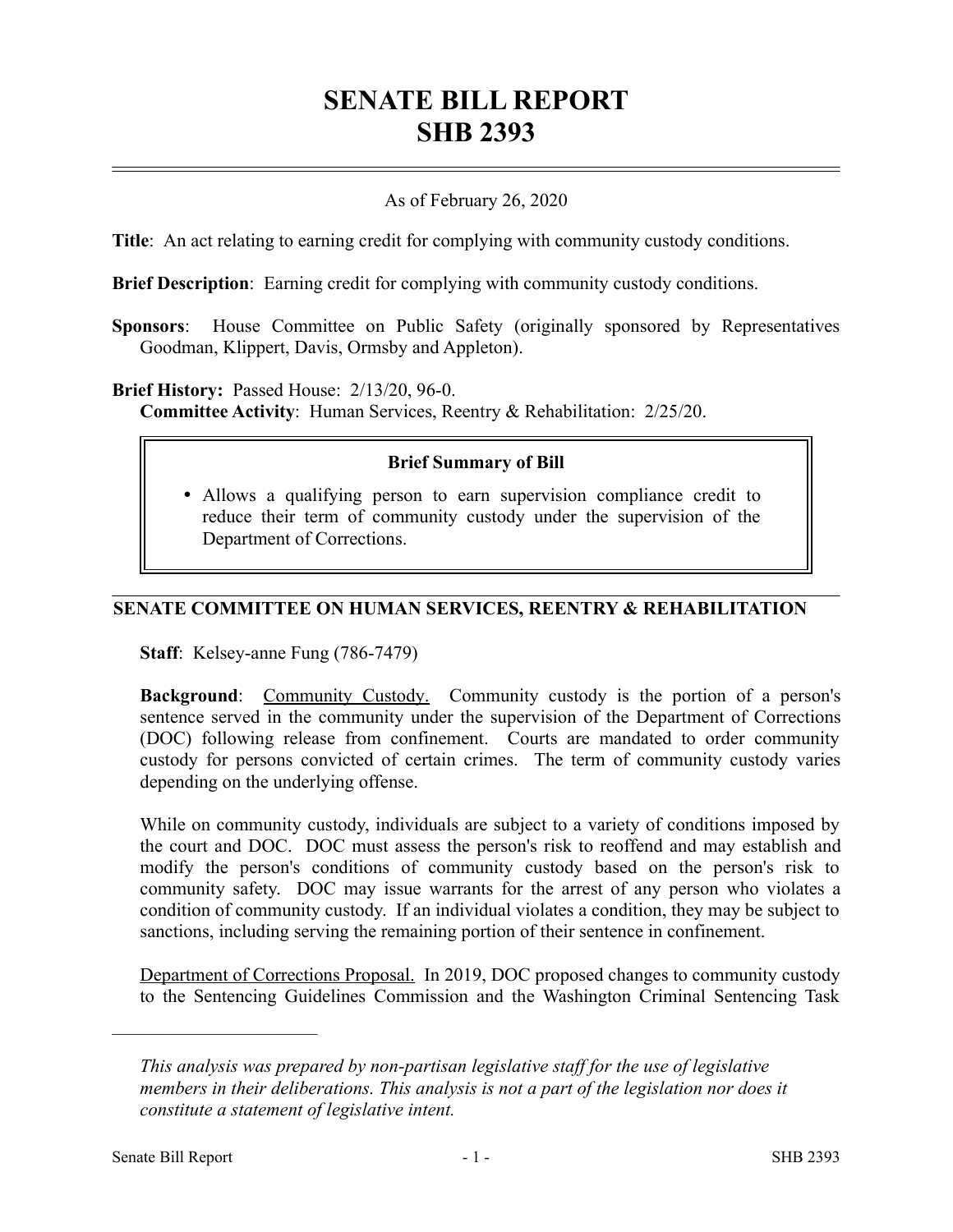Force. According to DOC, allowing individuals on community supervision to earn time off of their community custody sentence would expand DOC's sanctioning model to include incentives to further enhance compliance and reduce recidivism.

**Summary of Bill**: A qualifying person may earn supervision compliance credit of 15 days for each month that the person is in compliance with community custody conditions. The term of community custody may be reduced by the earned amount of supervision compliance credit. Supervision compliance credit accrues monthly and may not be applied before being earned.

Supervision compliance credit is awarded for complying with supervision terms and making progress towards the goals of an individualized supervision case plan, including: participation in specific targeted interventions, risk-related programming, or treatment; or completing steps towards specific, targeted goals that enhance protective factors and stability, as determined by DOC.

Certain persons are not eligible to earn supervision compliance credit, including any person completing community custody as part of a sentencing alternative, any person released and currently being supervised by the Indeterminate Sentence Review Board, and any person subject to supervision under the Interstate Compact for Adult Offender Supervision.

DOC is authorized to implement the supervision compliance credit program over a 12-month period. Any person currently in community custody must complete an orientation before being eligible to earn supervision compliance credit.

# **Appropriation**: None.

**Fiscal Note**: Available.

# **Creates Committee/Commission/Task Force that includes Legislative members**: No.

**Effective Date**: Ninety days after adjournment of session in which bill is passed.

**Staff Summary of Public Testimony**: PRO: This bill allows DOC to supervise individuals on community custody more effectively with limited resources. By allowing individuals on community custody who present a low risk to reoffend to earn time off of their community custody sentence, DOC can redirect valuable resources to more intensively supervise individuals who present a high risk to recidivate. At least a dozen other states implement similar policies, and research has shown a recidivism rate of 4 percent for individuals who are allowed to earn time off of their community custody period. This is not a cut to community corrections officers but the savings from supervision reductions will allow DOC to hire more staff, beef up supervision resources, treatment programs, and focus on persons who need more engagement and active resources. Swift and certain sanctioning for community custody violations came with a heavy stick of punishment, but there was no real reward to positively incentivize good behavior. This is a huge motivator for individuals to continue to be compliant.